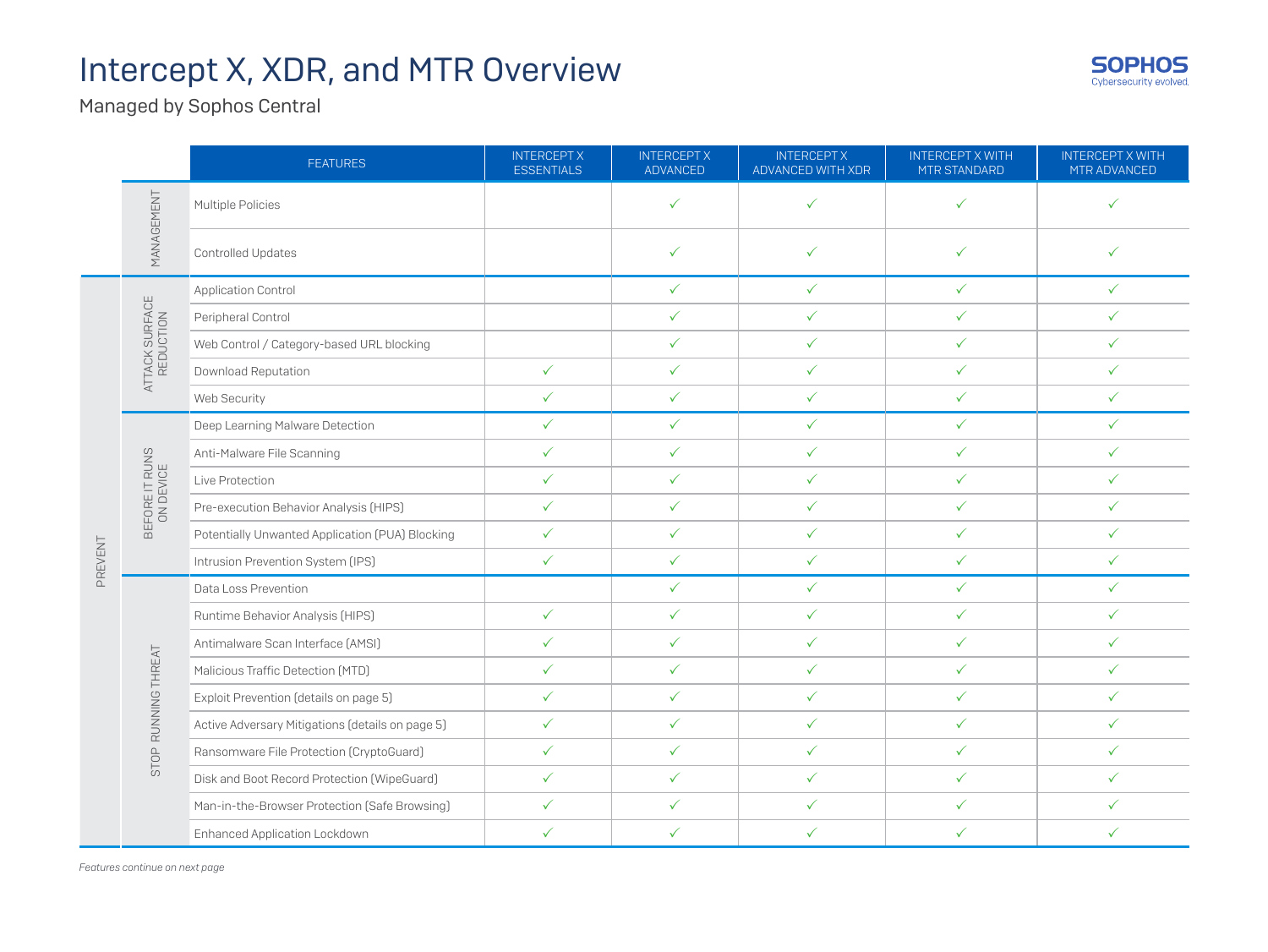

Managed by Sophos Central (continued)

|                        |                                          | <b>FEATURES</b>                                                                                  | <b>INTERCEPT X</b><br><b>ESSENTIALS</b> | <b>INTERCEPT X</b><br><b>ADVANCED</b> | <b>INTERCEPT X</b><br>ADVANCED WITH XDR | <b>INTERCEPT X WITH</b><br>MTR STANDARD | <b>INTERCEPT X WITH</b><br>MTR ADVANCED |
|------------------------|------------------------------------------|--------------------------------------------------------------------------------------------------|-----------------------------------------|---------------------------------------|-----------------------------------------|-----------------------------------------|-----------------------------------------|
| DETECT AND INVESTIGATE |                                          | Live Discover (Cross Estate SQL Querying for Threat<br>Hunting & IT Security Operations Hygiene) |                                         |                                       | $\checkmark$                            | $\checkmark$                            | $\checkmark$                            |
|                        |                                          | SQL Query Library (pre-written, fully customizable queries)                                      |                                         |                                       | $\checkmark$                            | $\checkmark$                            | $\checkmark$                            |
|                        |                                          | Fast Access, On-disk Data Storage (up to 90 days)                                                |                                         |                                       | $\checkmark$                            | $\checkmark$                            | $\checkmark$                            |
|                        | DETECT                                   | Cross-product Data Sources e.g. Firewall, Email                                                  |                                         |                                       | $\checkmark$                            | $\checkmark$                            | $\checkmark$                            |
|                        |                                          | Prioritized List of Detections                                                                   |                                         |                                       | $\checkmark$                            | $\checkmark$                            | $\checkmark$                            |
|                        |                                          | Sophos Data Lake [Cloud data storage]                                                            |                                         |                                       | 30 days                                 | 30 days                                 | 30 days                                 |
|                        |                                          | <b>Scheduled Queries</b>                                                                         |                                         |                                       | $\checkmark$                            | $\checkmark$                            | $\checkmark$                            |
|                        |                                          | Threat Cases (Root Cause Analysis)                                                               |                                         | $\checkmark$                          | $\checkmark$                            | $\checkmark$                            | $\checkmark$                            |
|                        |                                          | Deep Learning Malware Analysis                                                                   |                                         |                                       | $\checkmark$                            | $\checkmark$                            | $\checkmark$                            |
|                        | <b>INVESTIGATE</b>                       | Advanced On-demand SophosLabs Threat Intelligence                                                |                                         |                                       | $\checkmark$                            | $\checkmark$                            | $\checkmark$                            |
|                        |                                          | Forensic Data Export                                                                             |                                         |                                       | $\checkmark$                            | $\checkmark$                            | $\checkmark$                            |
|                        |                                          | Al-guided Investigations                                                                         |                                         |                                       | $\checkmark$                            | $\checkmark$                            | $\checkmark$                            |
|                        |                                          | Automated Malware Removal                                                                        | $\checkmark$                            | $\checkmark$                          | $\checkmark$                            | $\checkmark$                            | $\checkmark$                            |
|                        |                                          | Synchronized Security Heartbeat                                                                  | $\checkmark$                            | $\checkmark$                          | $\checkmark$                            | $\checkmark$                            | $\checkmark$                            |
|                        | REMEDIATE                                | Sophos Clean                                                                                     | $\checkmark$                            | ✓                                     | $\checkmark$                            | ✓                                       | $\checkmark$                            |
| RESPOND                |                                          | Live Response (Remote Terminal Access for<br>further investigation and response)                 |                                         |                                       | $\checkmark$                            | ✓                                       | ✓                                       |
|                        |                                          | On-demand Endpoint Isolation                                                                     |                                         |                                       | $\checkmark$                            | $\checkmark$                            | $\checkmark$                            |
|                        |                                          | Single-click "Clean and Block"                                                                   |                                         |                                       | $\checkmark$                            | $\checkmark$                            | $\checkmark$                            |
|                        |                                          | 24/7 Lead-driven Threat Hunting                                                                  |                                         |                                       |                                         | $\checkmark$                            | $\checkmark$                            |
|                        |                                          | Security Health Checks                                                                           |                                         |                                       |                                         | $\checkmark$                            | $\checkmark$                            |
|                        |                                          | Data Retention                                                                                   |                                         |                                       |                                         | $\checkmark$                            | $\checkmark$                            |
|                        |                                          | <b>Activity Reporting</b>                                                                        |                                         |                                       |                                         | $\checkmark$                            | $\checkmark$                            |
| <b>MANAGED SERVICE</b> | HUMAN-LED THREAT HUNTING<br>AND RESPONSE | <b>Adversarial Detections</b>                                                                    |                                         |                                       |                                         | $\checkmark$                            | $\checkmark$                            |
|                        |                                          | Threat Neutralization & Remediation                                                              |                                         |                                       |                                         | $\checkmark$                            | $\checkmark$                            |
|                        |                                          | 24/7 Lead-less Threat Hunting                                                                    |                                         |                                       |                                         |                                         | $\checkmark$                            |
|                        |                                          | Threat Response Team Lead                                                                        |                                         |                                       |                                         |                                         | $\checkmark$                            |
|                        |                                          | Direct Call-in Support                                                                           |                                         |                                       |                                         |                                         | $\checkmark$                            |
|                        |                                          | Proactive Security Posture Management                                                            |                                         |                                       |                                         |                                         | $\checkmark$                            |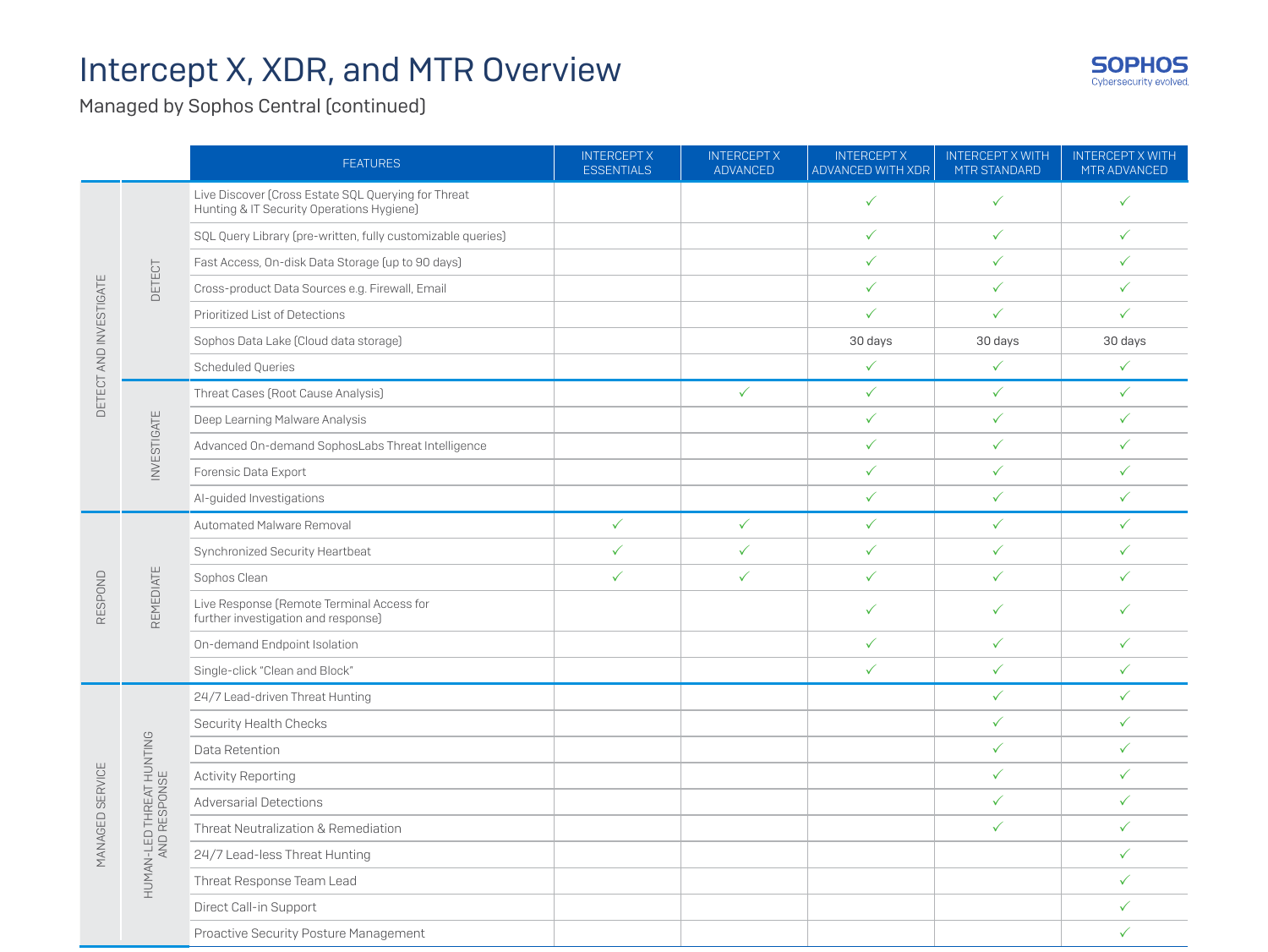

Operating System Comparison

|         |                             | <b>FEATURES</b>                                  | <b>WINDOWS</b> | macOS        |
|---------|-----------------------------|--------------------------------------------------|----------------|--------------|
|         |                             | Web Security                                     | $\checkmark$   | $\checkmark$ |
|         |                             | Download Reputation                              | $\checkmark$   |              |
|         | ATTACK SURFACE<br>REDUCTION | Web Control / Category-based URL blocking        | $\checkmark$   | ✓            |
|         |                             | Peripheral Control                               | $\checkmark$   | $\checkmark$ |
|         |                             | <b>Application Control</b>                       | $\checkmark$   | $\checkmark$ |
|         |                             | Deep Learning Malware Detection                  | $\checkmark$   |              |
|         | BEFORE IT RUNS<br>ON DEVICE | Anti-Malware File Scanning                       | $\checkmark$   | ✓            |
|         |                             | Live Protection                                  | $\checkmark$   | $\checkmark$ |
|         |                             | Pre-execution Behavior Analysis (HIPS)           | $\checkmark$   |              |
| PREVENT |                             | Potentially Unwanted Application (PUA) Blocking  | $\checkmark$   | ✓            |
|         |                             | Intrusion Prevention System (IPS)                | $\checkmark$   |              |
|         |                             | Data Loss Prevention                             | $\checkmark$   |              |
|         |                             | Runtime Behavior Analysis (HIPS)                 | $\checkmark$   |              |
|         | STOP RUNNING THREAT         | Antimalware Scan Interface [AMSI]                | $\checkmark$   |              |
|         |                             | Malicious Traffic Detection (MTD)                | $\checkmark$   | $\checkmark$ |
|         |                             | Exploit Prevention (details on page 5)           | $\checkmark$   |              |
|         |                             | Active Adversary Mitigations (details on page 5) | $\checkmark$   |              |
|         |                             | Ransomware File Protection (CryptoGuard)         | $\checkmark$   | $\checkmark$ |
|         |                             | Disk and Boot Record Protection (WipeGuard)      | $\checkmark$   |              |
|         |                             | Man-in-the-Browser Protection (Safe Browsing)    | $\checkmark$   |              |
|         |                             | Enhanced Application Lockdown                    | $\checkmark$   |              |

*Features continue on next page*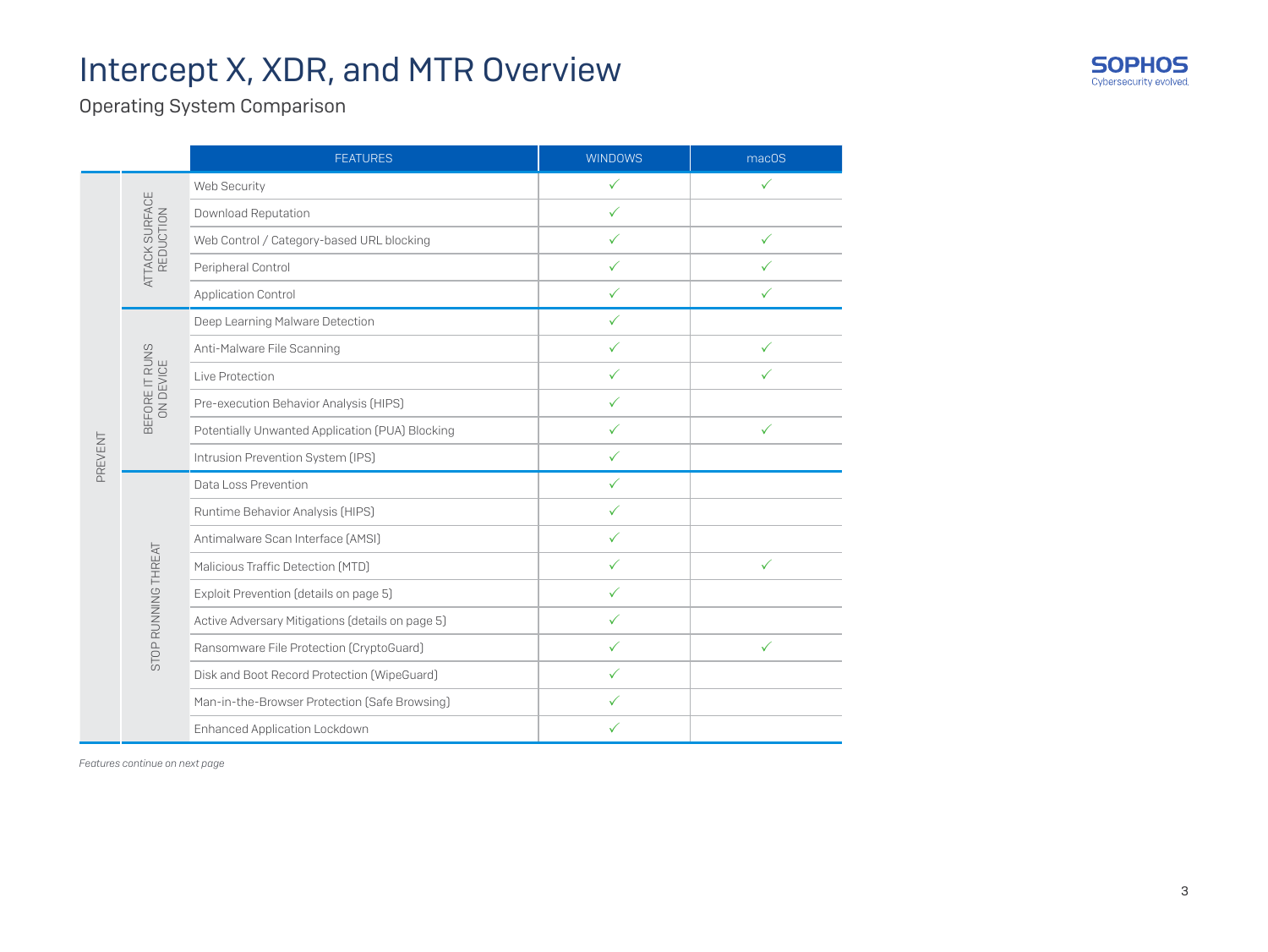

Operating System Comparison (continued)

|                        |                                          | <b>FEATURES</b>                                                                                    | <b>WINDOWS</b> | mac <sub>OS</sub> |
|------------------------|------------------------------------------|----------------------------------------------------------------------------------------------------|----------------|-------------------|
| DETECT AND INVESTIGATE |                                          | Live Discover [Cross estate SQL querying for threat<br>hunting and IT security operations hygiene) | $\checkmark$   | ✓                 |
|                        |                                          | SQL Query Library (pre-written, fully customizable queries)                                        | $\checkmark$   | ✓                 |
|                        |                                          | Fast Access, On-disk Data Storage (up to 90 days)                                                  | $\checkmark$   | Live data only    |
|                        | DETECT                                   | Cross-product Data Sources e.g. Firewall, Email                                                    | $\checkmark$   | $\checkmark$      |
|                        |                                          | Prioritized List of Detections                                                                     | $\checkmark$   | $\checkmark$      |
|                        |                                          | Sophos Data Lake (Cloud data storage)                                                              | 30 days        | 30 days           |
|                        |                                          | Scheduled Queries                                                                                  | $\checkmark$   | $\checkmark$      |
|                        | NVESTIGATE                               | Threat Cases (Root Cause Analysis)                                                                 | $\checkmark$   | $\checkmark$      |
|                        |                                          | Deep Learning Malware Analysis                                                                     | $\checkmark$   |                   |
|                        |                                          | Advanced On-demand SophosLabs Threat Intelligence                                                  | ✓              |                   |
|                        |                                          | Forensic Data Export                                                                               | $\checkmark$   |                   |
|                        |                                          | Al-guided Investigations                                                                           | $\checkmark$   | $\checkmark$      |
|                        | REMEDIATE                                | Automated Malware Removal                                                                          | $\checkmark$   | $\checkmark$      |
|                        |                                          | Synchronized Security Heartbeat                                                                    | ✓              | ✓                 |
|                        |                                          | Sophos Clean                                                                                       | $\checkmark$   |                   |
| RESPOND                |                                          | Live Response (Remote Terminal Access for<br>further investigation and response)                   | $\checkmark$   | ✓                 |
|                        |                                          | On-demand Endpoint Isolation                                                                       | $\checkmark$   |                   |
|                        |                                          | Single-click "Clean and Block"                                                                     | $\checkmark$   | $\checkmark$      |
|                        |                                          | 24/7 Lead-driven Threat Hunting                                                                    | $\checkmark$   | ✓                 |
|                        |                                          | Security Health Checks                                                                             | $\checkmark$   | $\checkmark$      |
|                        |                                          | Data Retention                                                                                     | $\checkmark$   | ✓                 |
| MANAGED SERVICE        |                                          | Activity Reporting                                                                                 | $\checkmark$   | $\checkmark$      |
|                        |                                          | <b>Adversarial Detections</b>                                                                      | $\checkmark$   | ✓                 |
|                        | HUMAN-LED THREAT HUNTING<br>AND RESPONSE | Threat Neutralization & Remediation                                                                | $\checkmark$   | $\checkmark$      |
|                        |                                          | 24/7 Lead-less Threat Hunting                                                                      | $\checkmark$   | ✓                 |
|                        |                                          | Threat Response Team Lead                                                                          | $\checkmark$   | ✓                 |
|                        |                                          | Direct Call-in Support                                                                             | ✓              | ✓                 |
|                        |                                          | Proactive Security Posture Management                                                              | $\checkmark$   | ✓                 |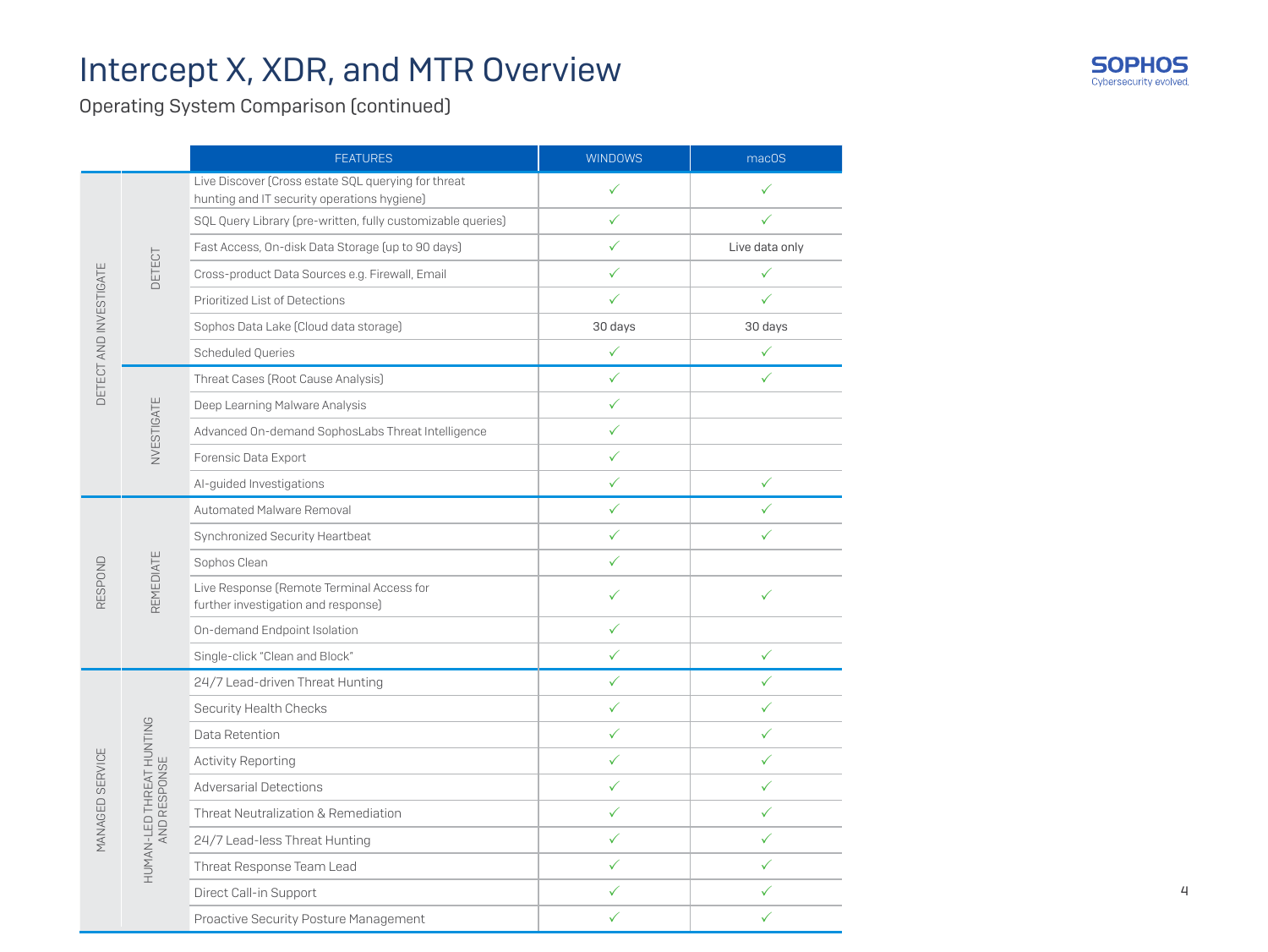# Sophos Intercept X Features

Details of features included with Intercept X

|                                    | Features                                         |              |
|------------------------------------|--------------------------------------------------|--------------|
|                                    | <b>Enforce Data Execution Prevention</b>         | ✓            |
|                                    | Mandatory Address Space Layout Randomization     | ✓            |
|                                    | Bottom-up ASLR                                   |              |
|                                    | Null Page (Null Deference Protection)            | ✓            |
|                                    | Heap Spray Allocation                            | ✓            |
|                                    | Dynamic Heap Spray                               | ✓            |
|                                    | <b>Stack Pivot</b>                               | ✓            |
|                                    | Stack Exec (MemProt)                             |              |
|                                    | Stack-based ROP Mitigations (Caller)             | ✓            |
|                                    | Branch-based ROP Mitigations (Hardware Assisted) | ✓            |
|                                    | Structured Exception Handler Overwrite (SEHOP)   | ✓            |
| EXPLOIT PREVENTION                 | Import Address Table Filtering (IAF)             | $\checkmark$ |
|                                    | Load Library                                     | ✓            |
|                                    | Reflective DLL Injection                         | ✓            |
|                                    | Shellcode                                        | ✓            |
|                                    | <b>VBScript God Mode</b>                         | ✓            |
|                                    | Wow64                                            | ✓            |
|                                    | Syscall                                          | ✓            |
|                                    | <b>Hollow Process</b>                            | ✓            |
|                                    | DLL Hijacking                                    | ✓            |
|                                    | Squiblydoo Applocker Bypass                      | ✓            |
|                                    | APC Protection (Double Pulsar / AtomBombing)     | ✓            |
|                                    | Process Privilege Escalation                     | ✓            |
|                                    | Dynamic Shellcode Protection                     | ✓            |
|                                    | <b>EFS Guard</b>                                 |              |
|                                    | CTF Guard                                        | ✓            |
|                                    | ApiSetGuard                                      | ✓            |
|                                    | <b>Credential Theft Protection</b>               | ✓            |
|                                    | Code Cave Mitigation                             | ✓            |
|                                    | Man-in-the-Browser Protection (Safe Browsing)    |              |
| ACTIVE<br>ADVERSARY<br>MITIGATIONS | Malicious Traffic Detection                      | ✓            |
|                                    | Meterpreter Shell Detection                      | ✓            |

|                                 | Features                                                          |  |
|---------------------------------|-------------------------------------------------------------------|--|
| ANTI-<br>RANSOMWARE             | Ransomware File Protection (CryptoGuard)                          |  |
|                                 | Automatic file recovery (CryptoGuard)                             |  |
|                                 | Disk and Boot Record Protection (WipeGuard)                       |  |
|                                 | Web Browsers (including HTA)                                      |  |
|                                 | Web Browser Plugins                                               |  |
| APPLICATION<br>LOCKDOWN         | Java                                                              |  |
|                                 | Media Applications                                                |  |
|                                 | <b>Office Applications</b>                                        |  |
|                                 | Deep Learning Malware Detection                                   |  |
| PROTECTION<br>DEEP<br>EARNING   | Deep Learning Potentially Unwanted<br>Applications (PUA) Blocking |  |
|                                 | False Positive Suppression                                        |  |
|                                 | Threat Cases (Root Cause Analysis)                                |  |
| NVESTIGATE<br>RESPOND<br>REMOVE | Sophos Clean                                                      |  |
|                                 | Synchronized Security Heartbeat                                   |  |

**SOPH** 

Cybersecurity evolved.

OS